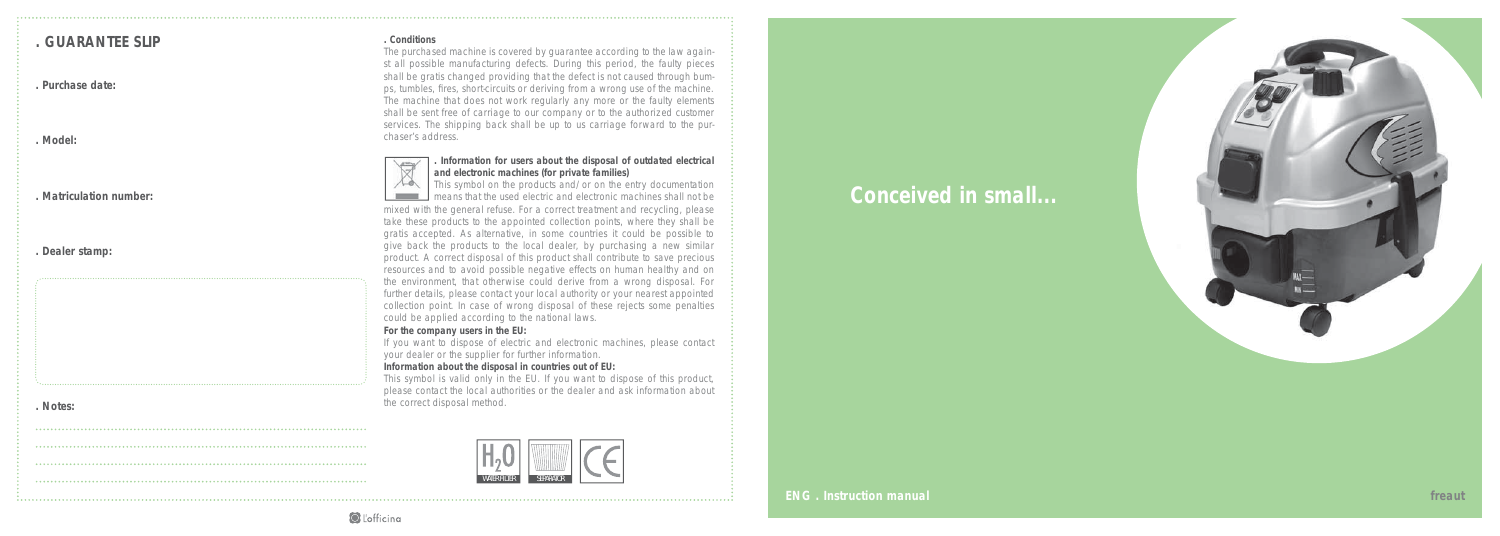#### **. Introduction**

First of all, compliments for choosing this special machine, with suction and steam function: powerful, ecologic and efficient, it satisfies every exigency of "sure clean" in your house and it has 5 functions: it washes, sucks, dries, cares of hygiene and also irons! This machine is equipped with: regenerating air circuit against allergies, asthma, rhinitis, etc., steam regulator according to the exigencies, air release for different functions, potentiometer to regulate the speed of the motor turbine, Vacuum suction and it can be matched to the suction table. Steam is a natural element, ideal for a complete and deep cleaning. Connected to the suction, it makes this machine a versatile tool in every situation, even in the most difficult one. In fact the high temperature, as well as the strong pressure, give your machine a great efficacy and efficiency, assuring you the maximum performance in the littlest possible time. Therefore we suggest you to read carefully this manual, so that you can know more precisely this machine and find out all its potentialities, and besides you shall strictly observe all suggestions, to grant excellent results, quietly and with using security.

A first focus helps by avoiding then hitches and problems. . Make sure that your electrical installation 220 Volts is equipped with a ground clamp. . Never switch the machine on if the boiler is empty. . Never turn the machine upside down (you risk to clog the electromagnetic valve with limescale). . Never let the connected machine unattended. . Do not use cleansing products or disinfectants inside the boiler. Never suck flammable, explosive or corrosive materials. . Make sure that the surfaces and elements to clean can support steam. (test on a little surface). . Do not use steam on not waterproof velvet, satin and leather. . Disconnect the machine before effecting any intervention. **The constructor accepts no responsibility in case of failure of the machine because of wrong use procedures or maintenance.**

#### **. Precautions of use**

- **3** The product to the fore: technical specifications.
- **4** List of the functions of the dial. **Warnings**
- **5** The machine to work: phase by phase. 1st. Phase: filling of the tank. 2nd. Phase: filling of the lower barrel.
- **6** 3rd. Phase: ignition. 4th. Phase: connection pin conducting current and connection suction union. 5th. Phase: regulation steam and motor.
- **7** 6th. Phase: ignition of the accessories.
- **8** Issued accessories.
- **9** Grip with flexible piece and pin clutch. Standing maintenance of the flexible piece. Maintenance of the lower barrel. Cleaning of the extractable siphon.
- **10** Multi-function brush. Adaptation for liquid suction. Adaptation carpets. Universal adaptation.
- **11** Wiper inglesina steam-sucker mm. 150. Wiper frame. Bristle frame. Wiper steam-sucker mm. 250. Extensions for steam conductor. **12** Support for hub.
- Bristle brush diameter mm 30. Opening mm 80. Nozzle mm 80. Bottle for tank filling.
- **13** Accessories on request.
- **14** Iron.
- Ironing board. Vacuum cleaner.
- **15** Accessories on request: only suction.
- **16** Working pressure. Water level: continuous charge system. Filter and separator.
- 17 Sponge filter. Change of air.
	- Short parenthesis about acarus.
- **18** Periodic maintenance: washing of the boiler

#### **. Index**

**2** Introduction.

Precautions of use.

# **...to work in a big way!**

**1**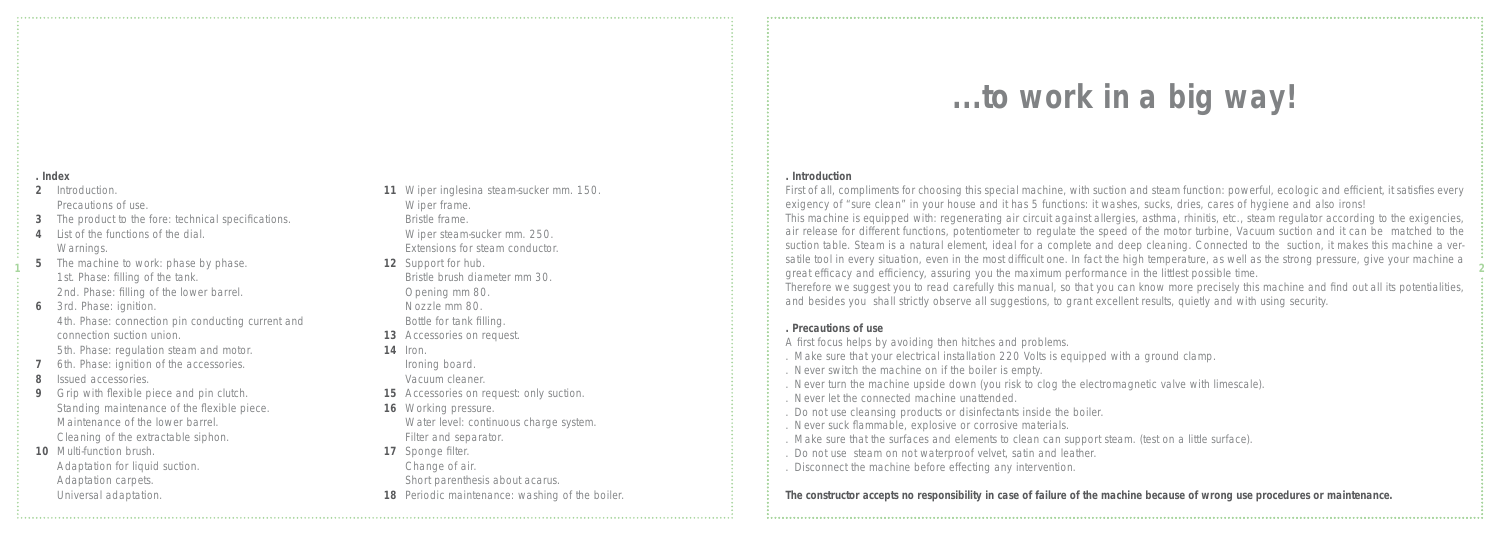

#### **. The product to the fore: technical specifications**

**4**

- . Power of the water column 2400 Millimetres.
- . Power of the turbine motor from 1000 to 1200 Watt.
- . Resistance of the immersion boiler in stainless steel 1800 Watt.
- Steam pressure 4 4,5 bar.
- Steam temperature in the boiler 165 °C.
- . Nominal capacity of the boiler in continuous charge automatic.
- . Useful capacity of the boiler 0,600 litres.
- . Connection of low-tension accessories from 5 Volt to 12 Volt.
- . Manostat 16 Ampere.
- . Professional iron (on request) 220-230 Volt 800/1000 Watt.
- . Top for closing the water container.
- . Washer for boiler impurities.
- . Working pressure lamp colour orange/green (O.K.).
- . Red warning lamp about water lack in the tank.
- . Automatic thermostat for machine release.
- . Stainless steel boiler 18/10 thickness 15/10 at professional level.
- . Grip to control the motor speed + or input and outgoing air pressure.
- Grip to control + or steam.

. Feed 220-230 Volt 50-60 Hz.

# **. List of the functions of the dial**

- A. Boiler on-switch key.
- B. General on-switch key or for iron.
- C. Motor start key.
- D. Boiler warning light.
- E. Steam warning light.

#### **. Warnings**

The more you use it, the better it is! This machine shall give you great satisfactions after using it time after time. Some surfaces need more passages - like moquettes, glasses, tiles, etc. - but you can admire how simply the surfaces to be cleaned shall be completely degreased and released from the residues of the cleansing agents.

**Notes: do not allow children to use this machine.**

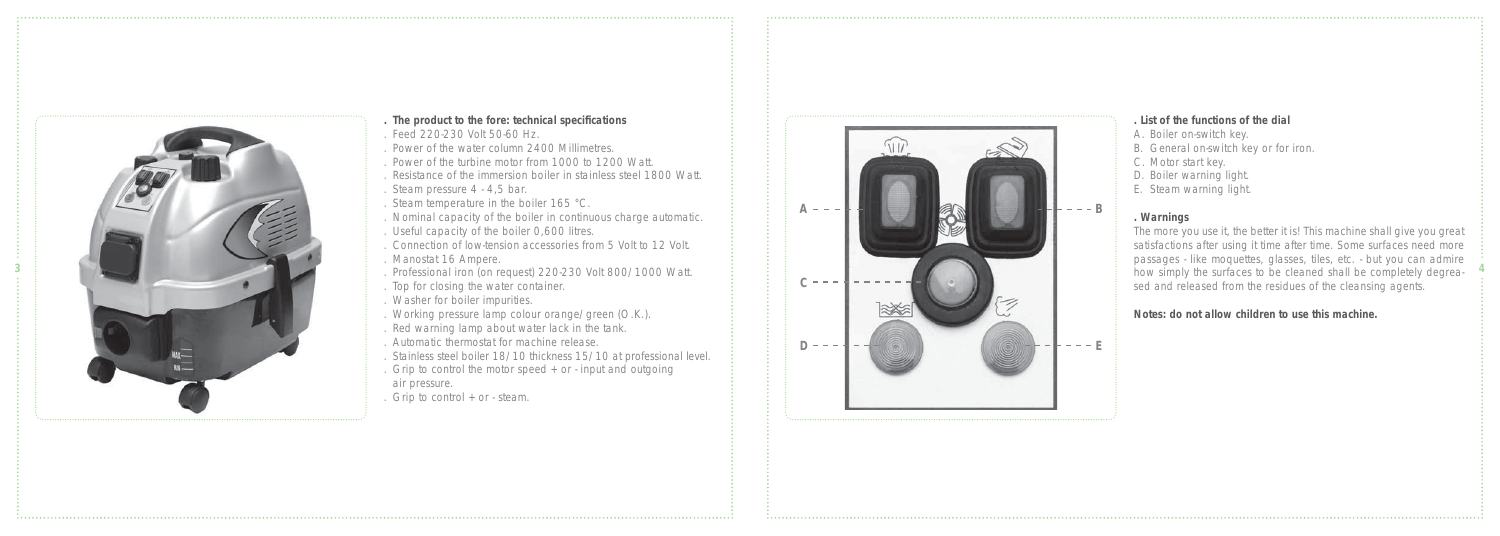





**6**



**. The machine to work: phase by phase.**

# *.1st. Phase: fi lling of the tank*

- . Take the cap away.
- . Fill completely the tank with tap water, warm possibly, using the right bottle supplied with the machine and respecting the maximum capacity of the tank.
- . Put the cap again.

Notes: when the tank is full, the water does not flow any more from the bottle. Use only the filling bottle supplied with the machine, **avoiding other systems, like glasses and funnels, because you risk**  to overfill the machine

Water, the best natural filter, cleans from the cigarette smoke, from acari, from pollens, etc. and keeps a steady air capacity.

# To get a good function of the water filter:

#### *.2nd. Phase: fi lling of the lower barrel*

- . Release the side connections.
- . Pour into the lower barrel about 2 litres clean water.
- . Close the machine again.

During the suction, control that the liquid gathered do not exceed the level showed on the barrel itself (MAX), to avoid damages to the motor. Therefore, release the side connections and, if necessary, empty it. As soon as the barrel closet up again, make sure you have well fastened the side connections.









# *.3rd. Phase: ignition*

- . Connect the supply cable to a 220 Volts socket equipped with a ground clamp.
- . For the vacuum function, it suffices to press the button iron and control unit.
- . For the steam function, press also the button boiler.
- . Wait for about six minutes, the orange/green warning light shall turn on and the machine shall reach the best work pressure.

# *.4th. Phase: connection pin conducting current and connection suction union*

- . For the pin conducting current, lift the black spline covering the pin socket, insert completely the pin, then close the spline again.
- . For the suction union, push the red slide towards the external side of the machine and, keeping it pressed, insert the suction union, centre it and release the slide till you hear a closing click.

. Make sure that all is well connected.

# **To take the pin conducting current away, it is necessary:**

- . Lift the black spline covering the pin socket.
- . Pull the pin towards you.

# **To take the suction union away, it is necessary:**

- . Push the red slide towards the external side of the machine.
- . Keeping the slide pressed, pull the union towards you.

# *.5th. Phase: regulation steam and motor*

The steam is regulated according to the surface to be treated, through the tuner **A** that is near the cap for the tank filling. The motor speed is regulated through the tuner **B**.



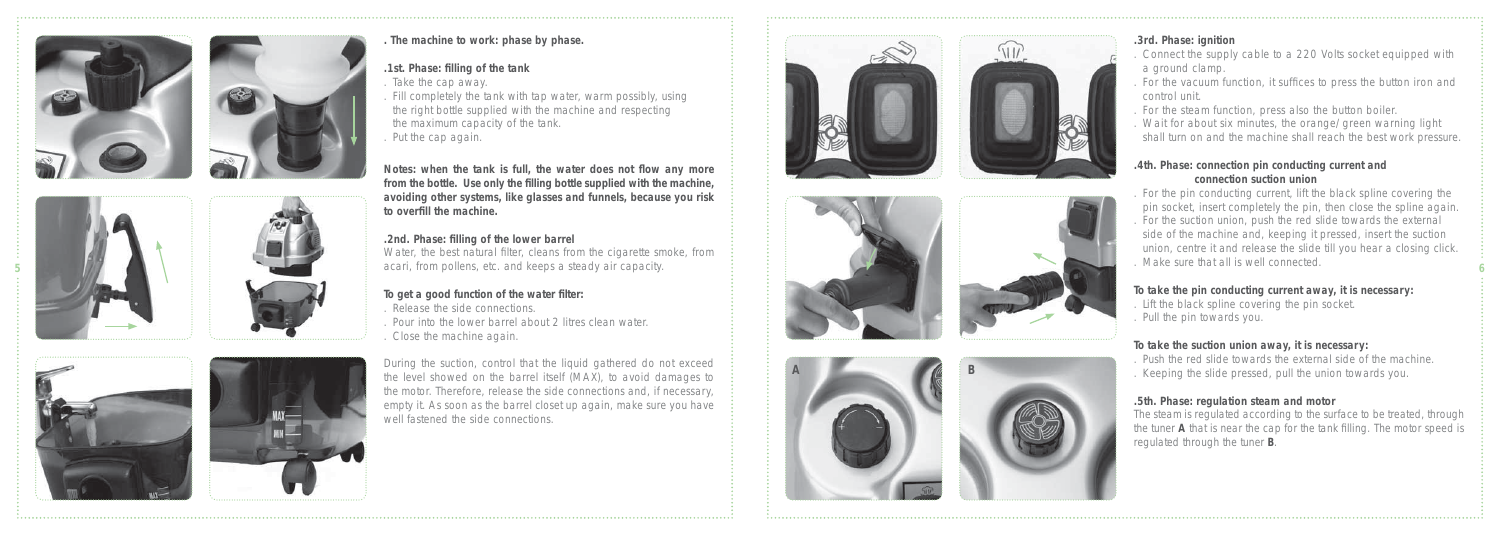



## *.6th. Phase: ignition of the accessories*

- . All accessories with double function, suction and steam, get stuck directly on the grip or on the extension pipes.
- Press the locking ring nut towards the centre, in opening position.
- . Get stuck the extension pipe or the accessory.
- . Move the ring nut into closing position.
- Let the slide glide into safety catch position (only for the pipes).
- . Press the slide situated over the ergonomic grip for the suction of solid and liquid substances.
- . Press the trigger situated under the grip to release steam.

Notes: it is possible that a little condensed water forms in the flexible piece and that it leaks during the first using seconds.

- 4. Wiper steam sucker mm 250.
- 5. Extensions for steam conductor.
- 6. Opening holder. 6A. Bristle brush diameter mm 30. 6B. Mouthpiece mm 80. 6C. Nozzle mm 60.
- 7. Bottle for tank filling.



**Warning: never use on electrical working machines or under tension!**

#### **. Issued accessories**

1. Grip with flexible piece and pin clutch.

- 2. Multifunction-brush.
	- 2A. Adaptation for liquid suction.
	- 2B. Adaptation carpets.
	- 2C. Universal adaptation.
- 3. Wiper inglesina steam sucker mm 150.
- 3A. Wiper frame.
- 3B. Bristle frame.





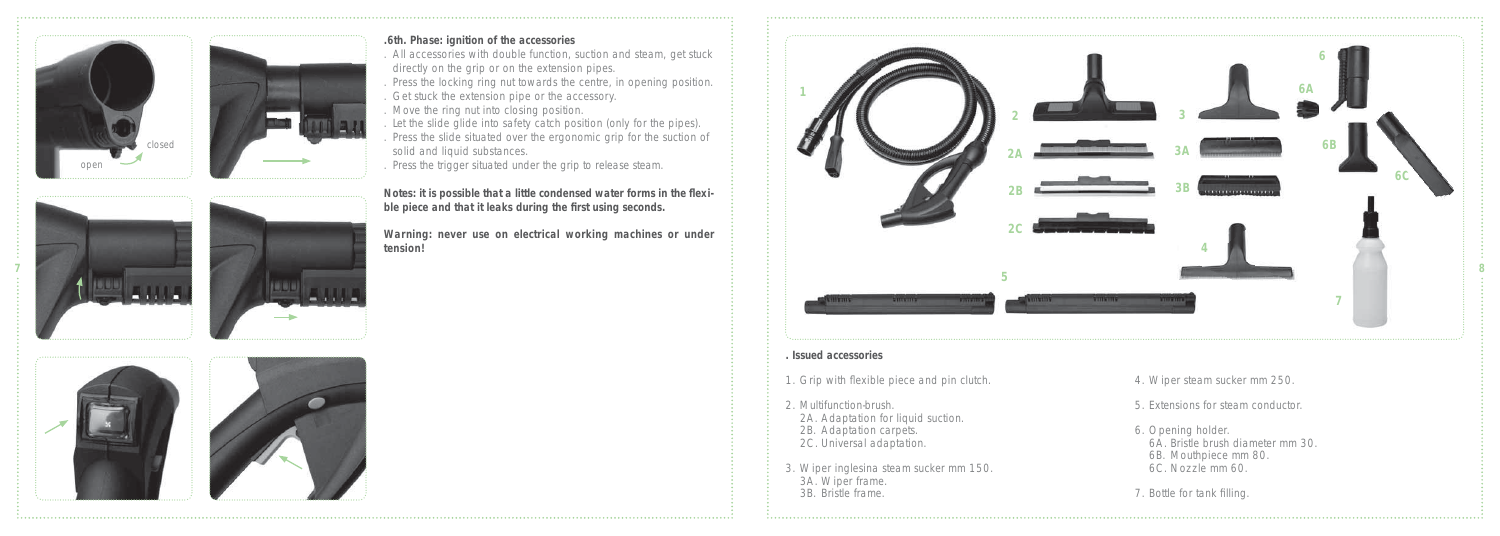#### *.2. Multi-function brush*

Equipped with a joint allowing to make a 360° revolution, this brush can clean some areas difficult to be reached (under furniture and beds, on high cupboards, etc.) thanks to the different available inserts. To use the insert desired on the brush, it suffices to insert it below and to press with the thumbs towards the sides, the two splines situated over the brush till it stops the insert. To take it away, it is necessary to press with the thumbs on the same splines in reverse, then to pull the insert out.

# *.2A. Adaptation for liquid suction*

Suitable to clean floors, plastic coverings, marble, etc. Release steam on the surface to be cleaned and suck at the same time; you shall get a perfectly clean and dry surface. Possibility to press lightly on the brush in case of dirt difficult to remove. For the grease marks on the marble, noble but porous material, different procedures are necessary. Even the wax caked on the ground can be easy taken away: it suffices to release steam, taking care particularly for the corners, and to suck wax melt through the steam. In this way the floor is ready to receive new wax with a mop (or directly on the ground), laying down the brush above and spreading it regularly.

The round form allows to slide and to clean easier carpets and moquette.

After each use, please rinse the fl exible piece out by sucking from a **C** open bowl one/two litres water. Therefore, empty the barrel to avoid that dirt gathers on the wall of the flexible piece.

#### *.2B. Adaptation carpets*





# *.2C. Universal adaptation*

To be used on floors, tiles, plastic coverings, for the vacuum function.

# *.1. Grip with fl exible piece and pin clutch*

- A. Suction union.
- B. Pin for current conductor.
- C. Flexible pipe.
- D. Trigger safety catch.
- E. Steam trigger.
- F. Suction key.

#### . Standing maintenance of the flexible piece

#### **. Maintenance of the lower barrel**

- . After each use of the machine.
- . When the barrel water gets dirty.
- it is necessary to clean the barrel of the machine from all liquids or solid impurities sucked, by releasing the side hooks and lifting the upper part of the machine.

#### **. Cleaning of the extractable siphon**

To clean the extractable siphon, release it from the bottom upwards and insert it again in the suitable runners.

**Note: do not use alcohol or chemicals to clean the barrel. As it is realized with highly bump-resistant materials, the use of these products could crystallize it, making it fragile.**







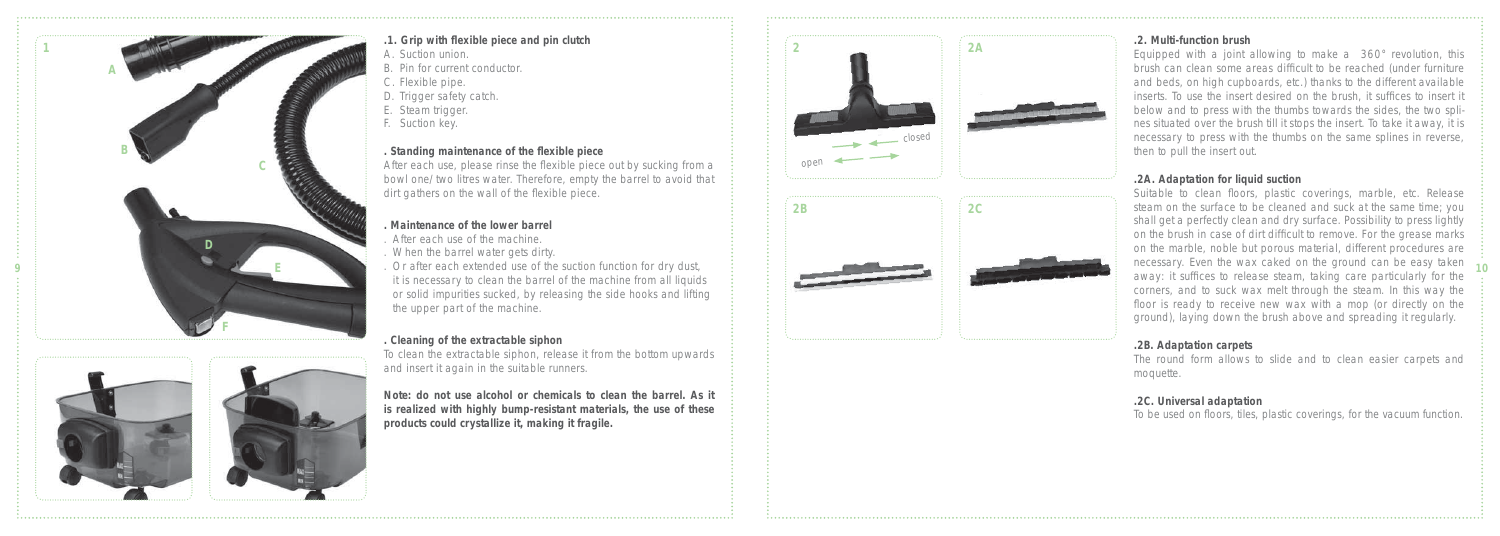# *.3. Wiper inglesina steam-sucker mm. 150*

It is about a brush on which it is possible to fit the following frames:

# *.3A. Wiper frame*

Ideal to clean "inglesina" type glass windows. For a correct use, please: regulate the steam capacity to the minimum; pull the brush towards the bottom by sucking water (possibility to vaporize and suck at the same time or separately); make sure that the brush in natural rubber is well pressed on the glass.

# *.3B. Bristle frame*

To be used to clean sofas, armchairs, car seats, etc. For a correct use, release steam by pressing the brush against the surface, so that it is possible to scale easy dirt.

# *.4. Wiper steam-sucker mm. 250*

The wiper is particularly suitable for cleaning glasses and mirrors. the brush towards the bottom by sucking water (possibility to vaporize and suck at the same time or separately); make sure that the brush in natural rubber is well pressed on the glass.



**Notes: in winter it is necessary to preheat the glasses by keeping the brush at 10-15 cm distance before going on with the cleaning.**

*.5. Extensions for steam conductor*

#### *.6. Support for hub*

#### *.6A. Bristle brush diameter mm 30*

#### *.6B. Opening mm 80*

#### *.6C. Nozzle mm 80*

Particularly suitable for cracks among furniture, tiles, shower-box, among the corners; it oils also the grease of the car rims and of the motor. Possibility to add the small round brush, suitable to descale the escapes or the dead corners of taps or other. Besides, with the nozzle it is very easy to unstick wallpapers: with a strong steam pressure, start by unsticking a corner and going on turning the jet between the wall and the paper. To clean a wall painting, it is necessary to wrap round the brush in a towel, to reduce the steam capacity to the minimum and to clean with continuous and rapid movements. The steam is used also to defreeze very simply and rapidly deep-freezers or fridges.

**Notes: where dirt resists, increase at the maximum the steam pressure.**

*.7. Bottle for tank fi lling* 

**3B**







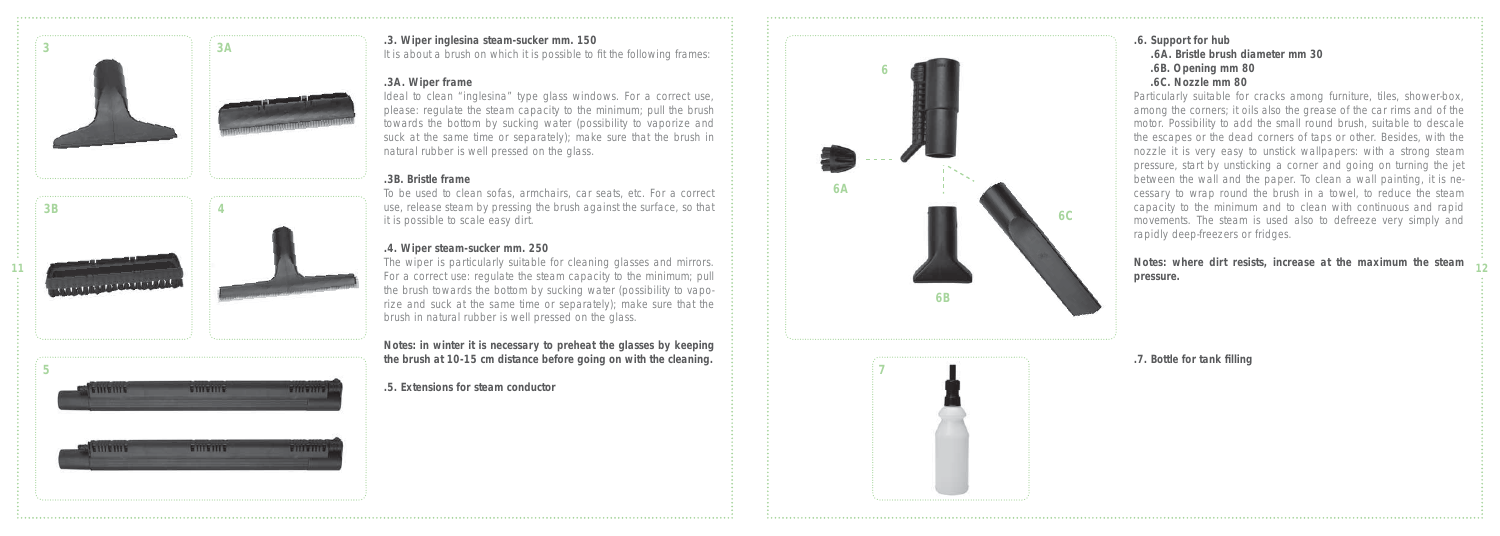# **. Accessories on request**

- 1. Iron.
- 2. Ironing board.
- 3. Vacuum cleaner.
- 4. Articulated horsehair brush.
- 5. Extension pipe for steam nozzle.
- 6. Steel little brush diameter mm 30.
- 7. Extensible pipe with unions: it lenghtens from 1 to 6 metres.







# *.1. Iron*

- . Insert the monobloc plug of the iron into the socket of the machine.
- . Click the cap on the plug. The little «click!» shows the correct closing.
- . Regulate the thermostat on the required position according to the cloth.
- . Wait for some minutes till the iron is warm.
- . Go on, by pressing on the red key to get steam.

The table flexible ironing board is functional and can be hung or put away horizontally or vertically. The top is in radiant aluminium for a total weight lower than 10 Kg. It sucks and warms the whole surface guaranteeing a perfect clothes ironing and drying.

# **To take the monobloc plug away, it is necessary:**

. Open the cap and pull the plug out.



**Notes: do not forget to take the plug from the iron away after using it. Should some smoke appear on the little sole by using the**  iron the first time, do not worry! Go on as well to let it warm: the **phenomenon shall stop alone.**

# *.2. Ironing board*

# *.3. Vacuum cleaner*

Very good to suck fully carpets, moquette, mattresses etc. It is necessary to keep the accessory pressed with a foot and to tip up the pipe towards yourself.



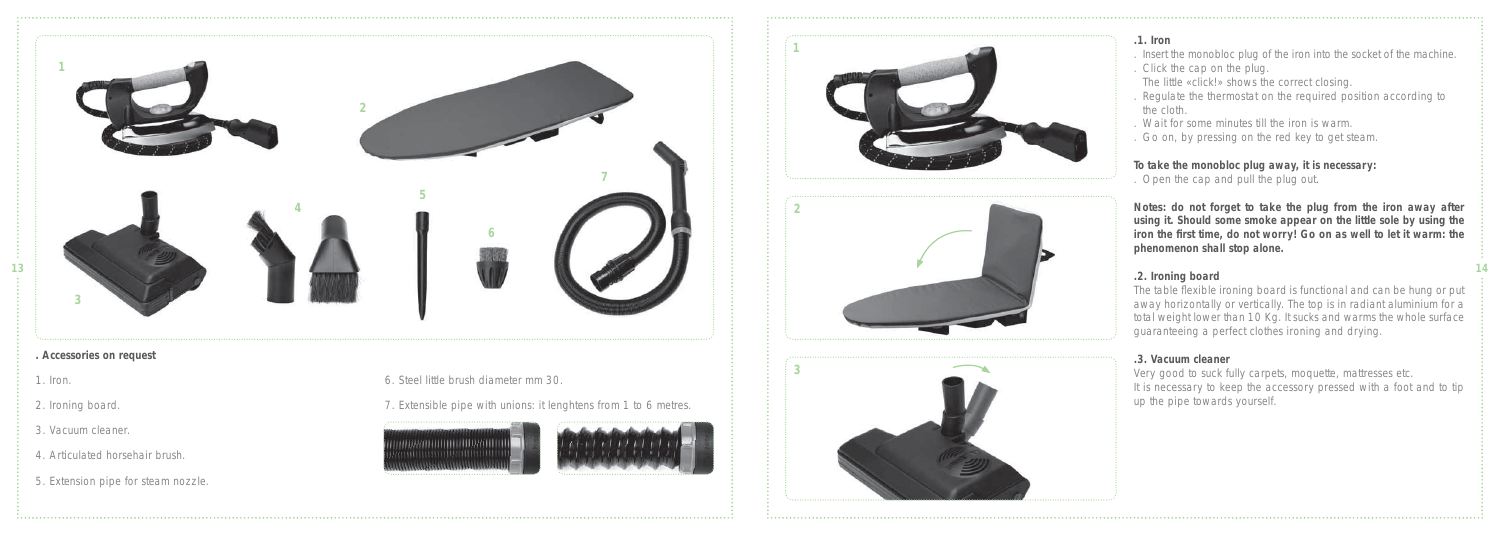### **. Working pressure**

During its use, the orange/green warning light shows that the pressure in the boiler is normal; however, by a continuous steam supply, this decreases a little and the warning light automatically blows out. The resistance is under pressure again and this allows to go on with your work keeping a regular temperature inside the boiler.

## **. Water level: continuous charge system**

When the tank water goes under the minimum levels, a sounding mechanism starts and a red light-bulb flashes. In this case, you must fill in the tank again with water and go on working. On the contrary, if the water in the boiler finishes, a thermostat-probe intervenes that disconnects totally the electricity: it stops the machine and the green/orange warning-light turns on. It means that the water in the tank was not topped up in the right way. After few minutes, the light automatically turns off and the machine is released. It is very important to keep the steam trigger of the grip pressed, till the pomp finishes to fill in the boiler.

Inside the lower barrel of the machine there is a filter. This filter can be unclutched and, inside, it shows a conical molecular separator or beater, connected to the biturbine motor. This separator can be cleaned and therefore washed with water, by unscrewing the knurled screw that disconnects it. As far as its reinsertion is concerned, it suffices to replace the knurled screw and to insert the filter into the proper hooks. To clean the underneath surface, do not use running water.

**Notes: do not turn the machine upside down or tip it up over 45°!**  Before working on the filter, please disconnect always the electricity.



#### **. Filter and separator**

- A. Molecular separator.
- B. Knurled screw.
- C. Filter.